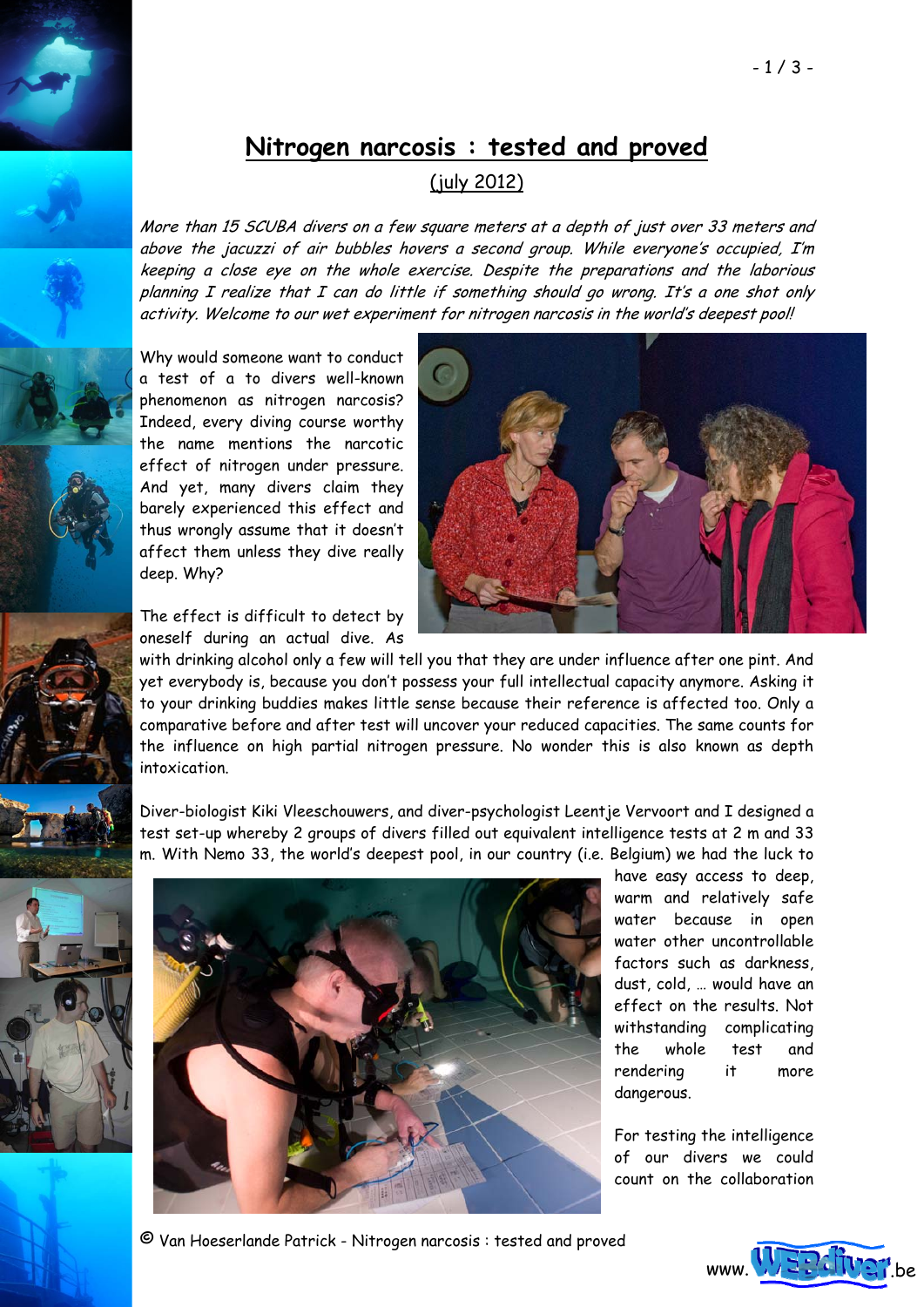of Mensa, the Association for people with high IQ. The necessary test equipment was sponsored by ScubaService, a local dive shop, and the Flemish diving federation (Nelos). We also added a specially designed memory test in the form of imaginary fishes.

At the beginning of the test the complete diving team was briefed on every detail and practiced a few dry-runs. The dry-runs were no unnecessary luxury because under water it would be virtually



impossible to positively influence the process. Not only is communication under water about unforeseen circumstances at minimum difficult, as the test-leader I, diving at 33 m, also would be under the influence of nitrogen.

After the smooth and not trouble-free one hour dive, the team debriefed while enjoying spaghetti. After the divers had done their work, we had to process their test results. This showed that there was a statistically 'significant' difference between the performance at 2 and at 33 meters. Significant means that the differences have not 'coincidentally' occurred in our experiment, but that it was very likely that they would also present in 'a real world' dive.





Because the dive team was made up by both men and women and both experienced (instructors) as novice divers, we could also consider the factors that were influencing or had an influence on the results. The number of completed questions was significantly smaller at 33 m (average of 12 questions) than at 2 m (17 questions). These results confirmed that at greater depth nitrogen narcosis

reduces our speed of thinking. The difference in number of completed questions between 33 m and 2 m was equally great for men and women, and for novice divers and instructors. At 2 m an average of 10 questions was correctly answered against an average of only 6 at 35 m. At depth a human diver thinks less 'precise'. Again the difference in correct answers was equally great for men and women. Furthermore, it was found that experience did not protect divers against the effects of the nitrogen.